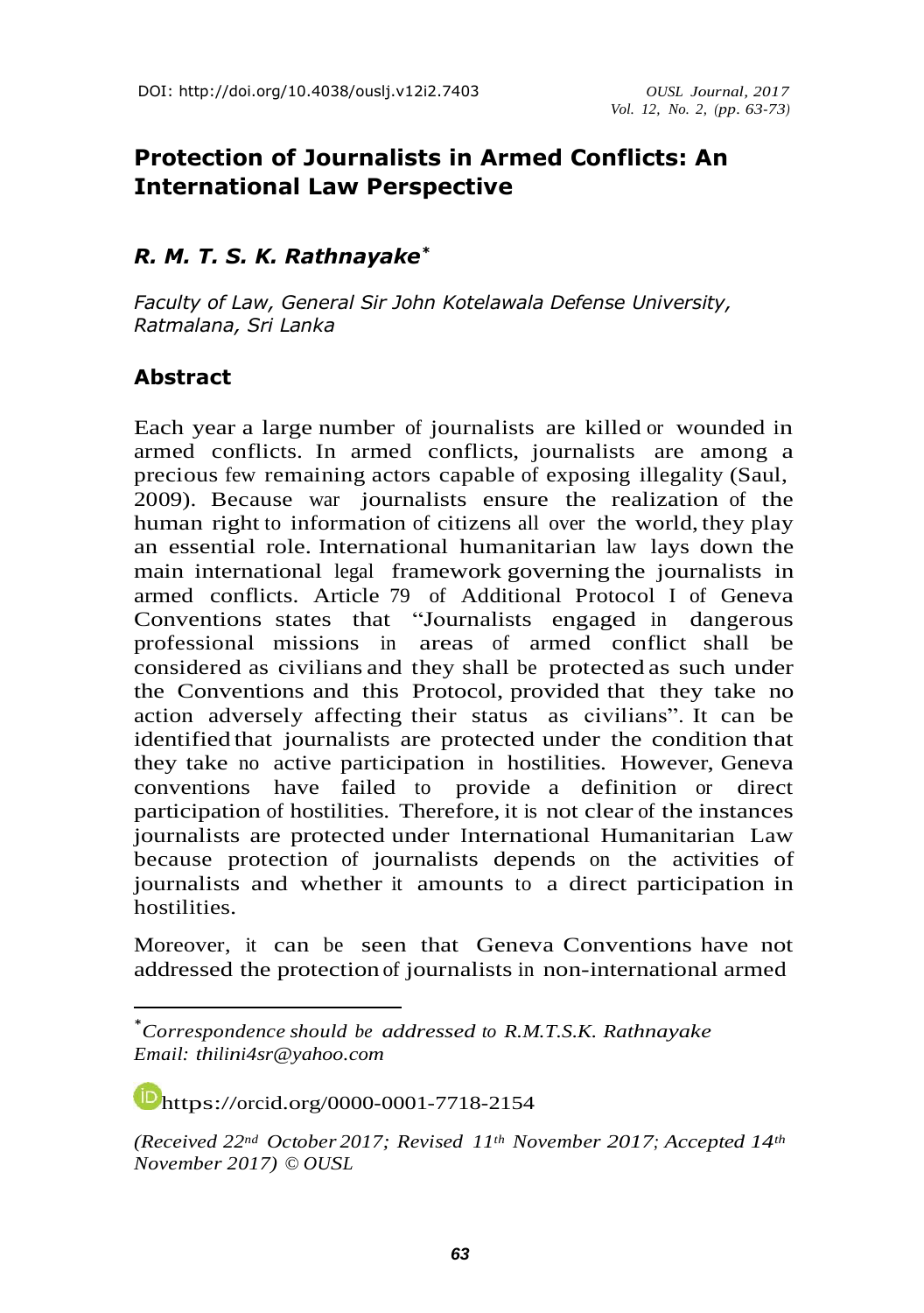conflicts. Therefore, journalists in internal armed conflicts are not protected under Geneva conventions. Another, fundamental issue with regard to the protection of journalists is the distinction between War Correspondents and Independent Journalists. It can be identified that Geneva Conventions identifies War Correspondents and Independent Journalists as two distinct categories. Article  $79(2)$  states that journalists should be protected without prejudice to the rights of war correspondents. It is important to identify different types of journalists in order to provide effective protection because different types of journalists serve different tasks in the battlefield and they must be given protection after considering the nature of their journalist activities. In this backdrop, the research aims to identify the existing legal framework governing journalists, to analyze inadequacy of the existing laws to protect journalists and to recommend a suitable protection mechanism to protect journalists. The research follows a qualitative approach of legal research. The research adopts the "Black-letter approach" which resulted in analyzing primary and secondary sources of law. The research recommends the adopting of a separate legal instrument to govern journalists in armed conflicts. An International convention should be introduced to protect them.

Key words: Journalists, War Correspondents, Direct Participation in hostilities

# **Introduction**

"Journalists are extremely useful as part of the machinery which ensures the implementation of the rules of war when **most other means of enforcement are lacking … It is often**  through the reports of journalists that inhuman practices in wars are made known to the rest of the world and their function of transmitting newsto those outside a particular conflict may be conducive to the condemnation by world opinion of certain methods of warfareor a certain state of affairs (Detter, 2000)"

Media personnel play an important role in armed conflicts. They act as a bridge between the outside world and the conflict area. They provide information to the world that cannot be obtained by any other means. A "journalist" can be defined as "any correspondent, reporter, photographer, and their technical film,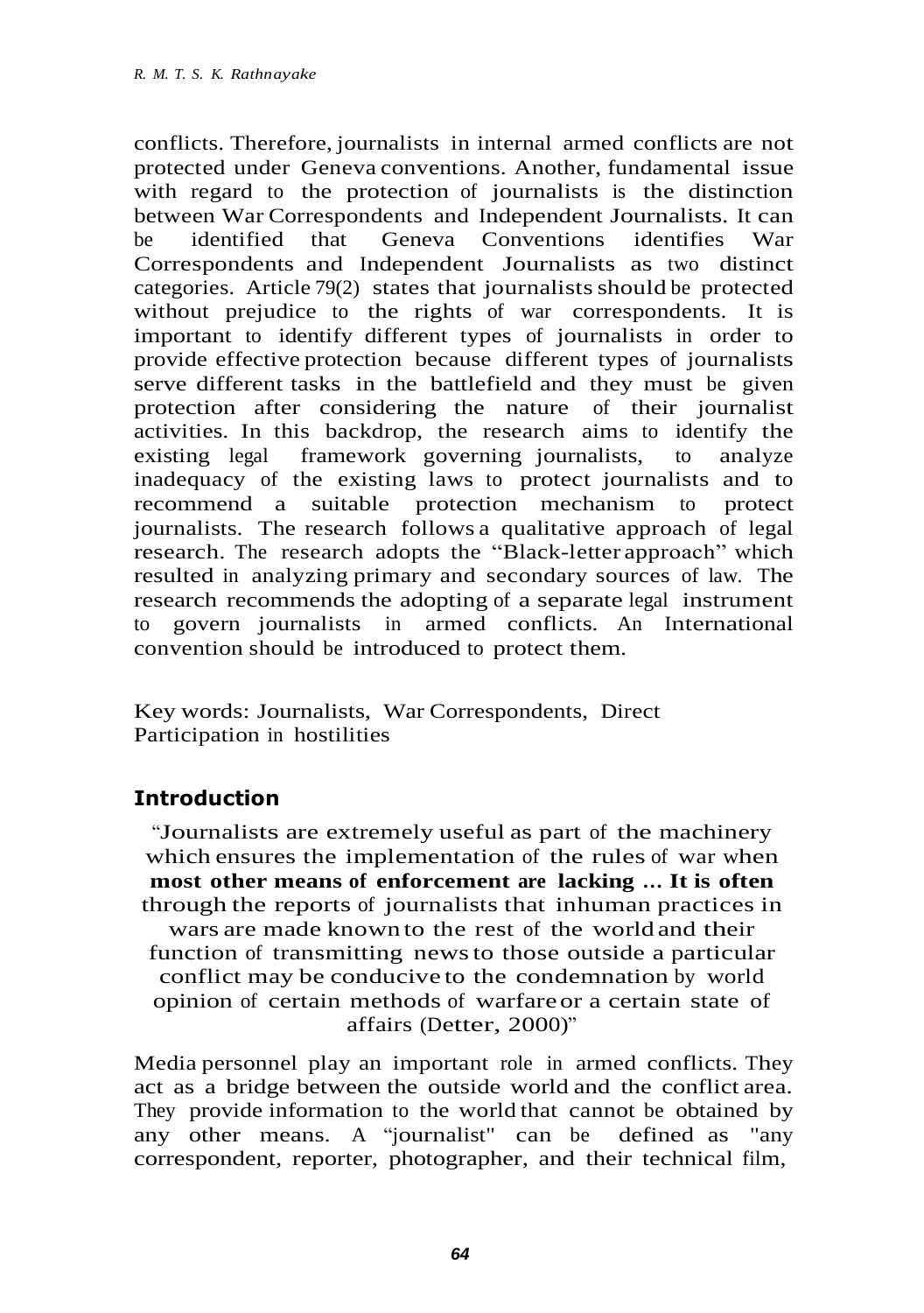radio, and television assistants that are ordinarily engaged in any of these activities as their principal occupation (draft United Nations International Convention on the Protection of Journalists Engaged in Dangerous Missions in Areas of Armed Conflict, 1975). War journalists can be considered as "international watch dogs" as they report the real situation of armed conflicts. War journalists are spectators objectively trying to report on a conflict. By definition, war journalists often find themselves in life threatening situations (Fornier, 2014). However, it can be seen that they are incidents of deliberate targeting, which have the aim of discouraging war journalists to exercise their profession. War journalists are not always a wanted spectator and often have to deal with threats against themselves or their relatives or with actual attacks (Rubin, 2013). These targeted attacks come in different shapes, such as targeted killings, arbitrary detention or kidnapping, governmental prosecutions based on rigorous laws on the media or anti-terrorism laws, etc. Also, journalists' possessions, such as filmed material and cameras, may also be confiscated or destroyed as a measure of control or frightfulness (Fournier, 2014). Since 1992, 519 journalists have been killed during war coverage and as of 2016, 259 journalists are imprisoned. Detained journalists illustrate the larger picture of a problematic freedom of expression. Furthermore, it can be seen that with the development of the technology, new harmful weapons are being used and as a result of this it is more difficult for journalists to stay safe in conflicts. Therefore, it is highly important to protect journalists under the international law for them to do their job effectively.

# **Existing International Legal Framework**

#### **Geneva Conventions and Additional Protocols**

The main law governing the journalists in armed conflicts is the International Humanitarian Law (IHL). General protective principles and the protection of journalists are part of the *jus in bello* or IHL, which comprises a set of rules 'designed to regulate the treatment of the individual, civilian or military, wounded or active' in armed conflicts. IHL applies the principle of distinction and hence protects combatants and civilians differently (Düsterhöft, 2013).

Article 79 of the Additional ProtocolI of Geneva Conventions states that "Journalists engaged in dangerous professional missions in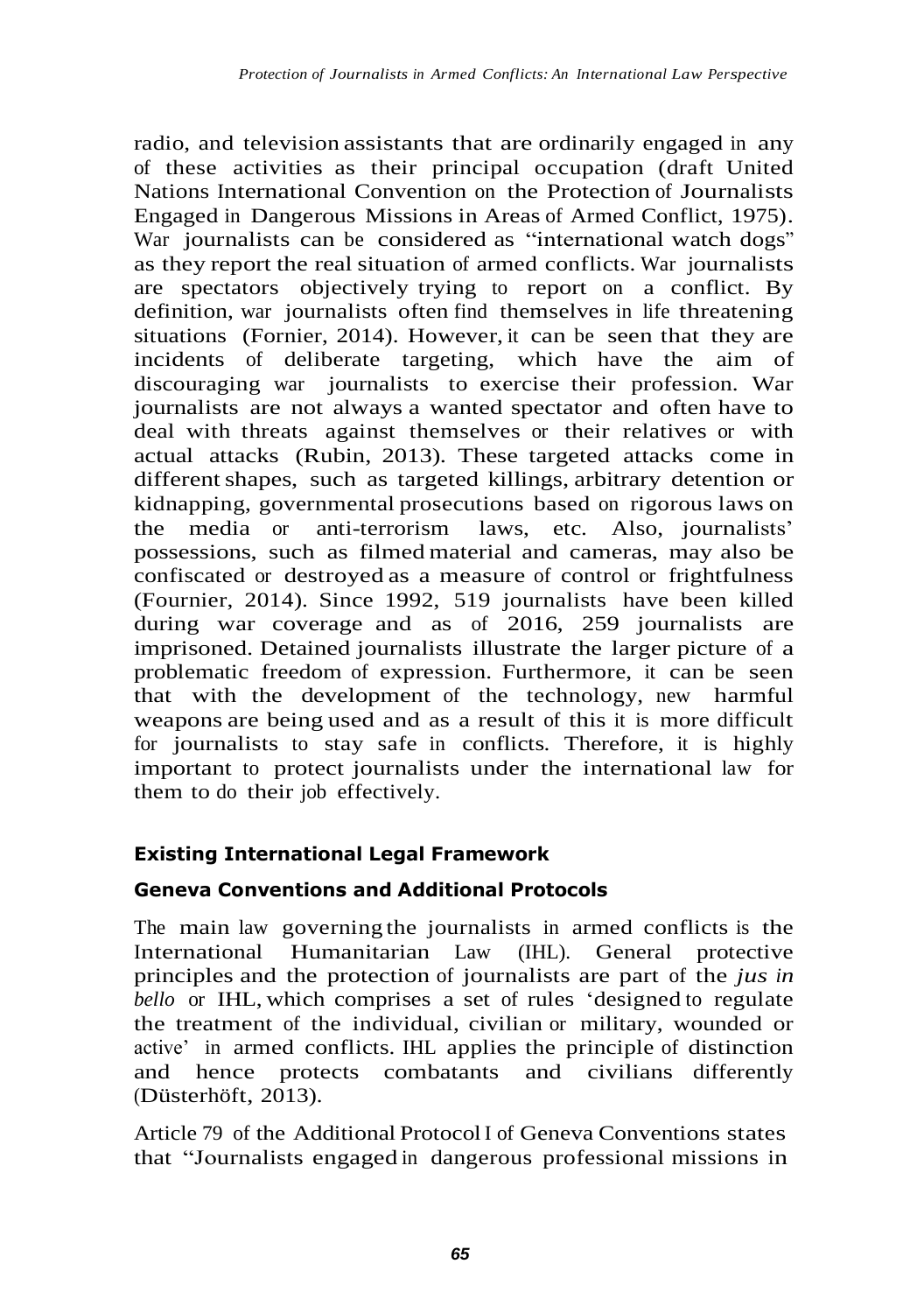areas of armed conflictshall be considered as civilians within the meaning of Article 50 and they shall be protected as such under the Conventions and this Protocol, provided that they take no action adversely affecting their status as civilians, and without prejudice to the right of war correspondents accredited to the armed forces. Moreover, Article 79 facilitates for obtaining an identity card by the government of the State of which the Journalist is a national or in whose territory he resides or in which the news medium employing him is located.

It is clear from Article 79 that journalists are entitled to the same protection as civilians. Therefore, journalists are also protected under Article  $51<sup>1</sup>$  and Article  $57<sup>2</sup>$  of Additional Protocol I and Geneva Convention IV which specifically focus on civilians.

It is clear that journalists have to remain as neutral persons and they lose protection under IHL if they directly take part in hostilities. However, it can be identified that nor Geneva Conventions (GCs) neither Additional Protocols (APs) provide a definition for "journalist" and "direct participation in hostilities".

*4. Indiscriminate attacks are prohibited.*

*<sup>1</sup>1. The civilian population and individual civilians shall enjoy general protection against dangers arising from military operations. To give effect to this protection, the following rules, which are additional to other applicable rules of international law, shall be observed in all circumstances.*

*<sup>2.</sup> The civilian population as such, as well as individual civilians, shall not be the object of attack. Acts or threats of violence the primary purpose of which is to spread terror among the civilian population are prohibited.*

*<sup>3.</sup> Civilians shall enjoy the protection afforded by this section, unless and for such time as they take a direct part in hostilities.*

*<sup>2</sup>1. In the conduct of military operations, constant care shall be taken to spare the civilian population, civilians and civilian objects.*

*<sup>3.</sup> When a choice is possible between several military objectives for obtaining a similar military advantage, the objective to be selected shall be that the attack on which may be expected to cause the least danger to civilian lives and to civilian objects.*

*<sup>4.</sup> In the conduct of military operations at sea or in the air, each Party to the conflict shall, in conformity with its rights and duties under the rules of international law applicable in armed conflict, take all reasonable precautions to avoid losses of civilian lives and damage to civilian objects.*

*<sup>5.</sup> No provision of this article may be construed as authorizing any attacks against the civilian population, civilians or civilian objects.*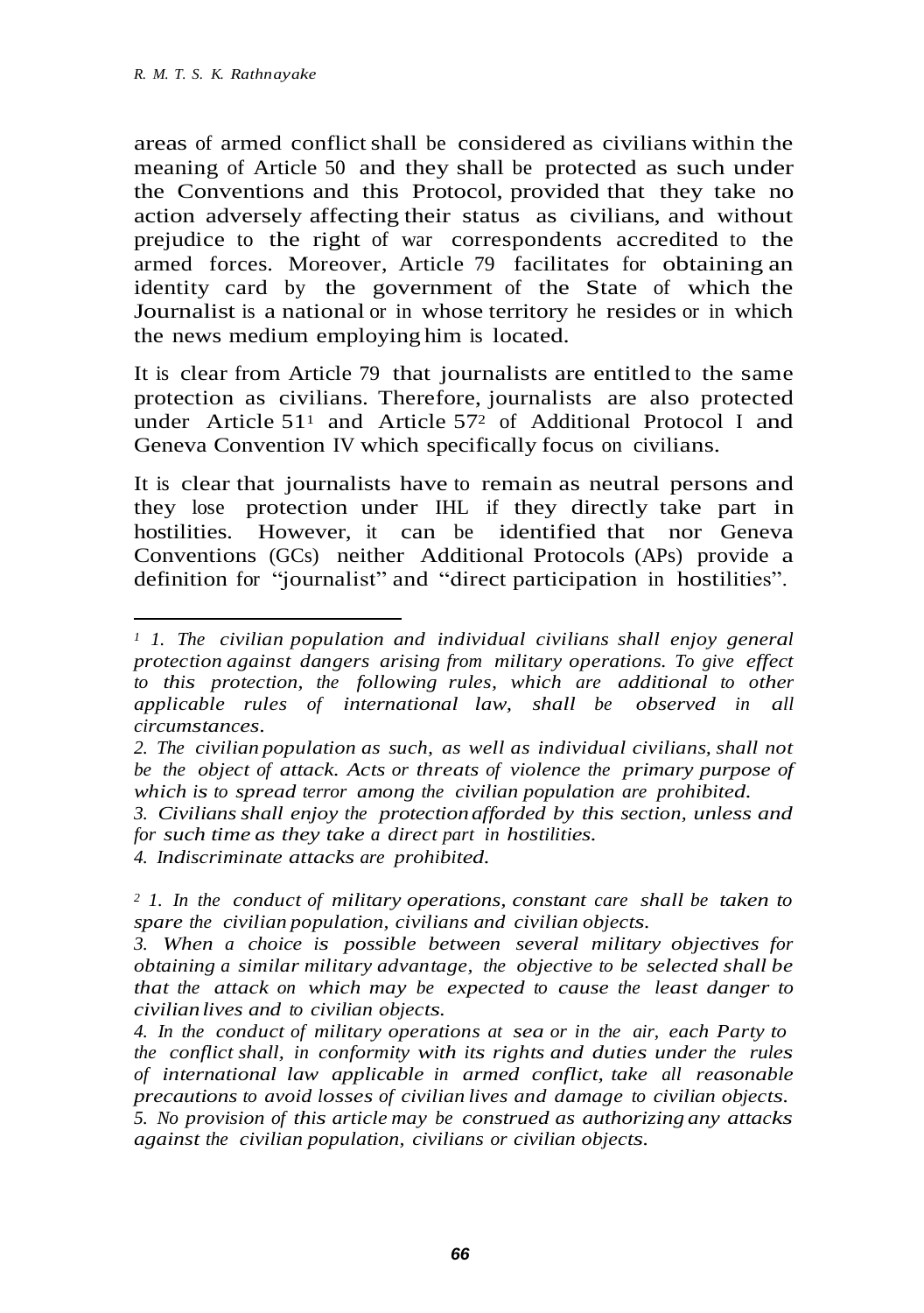Moreover, it can be seen that in today's world civilians are also actively engaged in media. Lack of a definition for journalist results in difficulties in distinguishing between media-active civilians and journalists (Düsterhöft, 2013). It is important to differentiate between these two categories because journalists have undertaken a duty to report and on the other hand media active civilians are not under such a duty and their activities may differ from the activities of journalists.

It can be identified that AP II and Common Article 3 is silent as to the protection of journalists in non-international armed conflicts (NIACs). It can be argued that as GCs and its APs are considered as 'hard law' which is legally binding, failure to include provisions for the protection of journalists in non-international armed conflicts is another drawback of GCs. As Article 79 of Additional Protocol I covers only the International Armed Conflicts, journalists are not protected adequately in non-international armed conflicts.

It is important to distinguish between war correspondents and independent journalists. War correspondents are defined as 'specialized journalists who are present, with the authorization and under the protection of the armed forces of a belligerent, on the theatre of operations and whose mission is to provide information on events relating to ongoing hostilities' by the *Dictionnaire de droit international public.* This definition is similar to that adopted in the United Nations Security Council's('UNSC') Resolution 1738 and also mentioned in the Green Book of the British Armed Forces, specifically emphasizing the need for accreditation (Düsterhöft, 2013). It is clear from the definition that war correspondents are protected by armed forces whereas independent journalists are not under such a special protection.

Overall, it appears that neither independent nor accredited journalists are afforded special status considering the dangerous nature of their work. Instead, journalists are civiliansin the event of attacks in both IACs and NIACs. Although IHL does not define journalists or categories thereof, it distinguishes between war correspondents and independent journalists in case of arrest. While independent journalists remain civilians, and are 'solely' afforded the protection of Article 75 AP I, Common Article 3 GCs and generally GC IV, war correspondents (including embedded journalists) are specifically mentioned in GC III and are protected by Prisoners of War (POW) status as persons accompanying the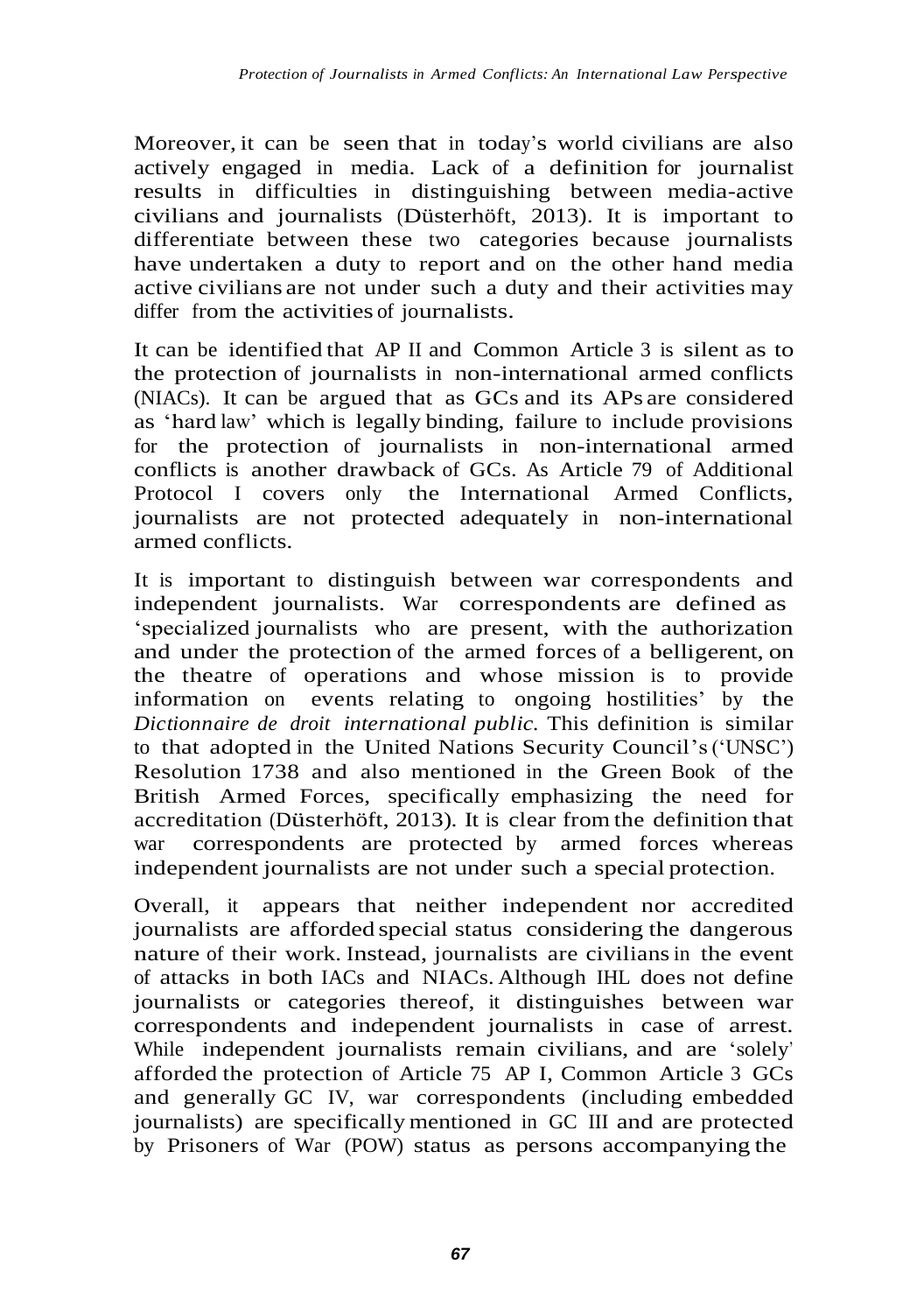military. Therefore, it can be argued that war correspondents are better protected than independent journalists which creates an unfavorable situation for independent journalists because war correspondents by accompanying the military, are likely to have access to significantly more (sensitive) information about the armed forces they accompany than ordinary civilians not connected to the military. Prisoners of war cannot be compelled to answer during questioning and cannot be accused of being spies, their capture must further be notified to the relevant authorities and their families, which means they cannot be held without contact to the outside world (Stolte, 2015).

Another major issue is the term Direct Participation in Hostilities. According to the Additional Protocol I, journalists are protected as civilians unless they take directly participate in hostilities. The legal protection available to them may however be compromised where journalists are deemed to be 'directly participating' in the hostilities. In this situation journalists will be deemed to be making a direct contribution to the fighting and will therefore become legitimate targets under international law. Obviously, the consequences of such an assessment are far reaching, yet there is no clear definition of 'direct participation' in hostilities. Journalists' 'ordinary' professional activities are covered by the international framework and cannot be considered to constitute hostile acts which compromise their civilian status resulting in the loss of protection under IHL. Yet there is also consensus that under certain circumstances the media can be considered to be directly participating in the hostilities (Stolte, 2015). Therefore, it is a major loophole in Geneva Conventions that a definition for the term "direct participation" is not provided. It is clear from all the above arguments that the existing international legal framework is not adequate to protect journalists and this has resulted in major human rights violations of journalists.

#### **Customary International Law**

The customary International Law, Rule 6 states that "Civilians are protected against attack unless and for such time as they take a direct part in hostilities". Moreover, Rule 34 states that "Civilian journalists engaged in professional missions in areas of armed conflict must be respected and protected as long as they are not taking direct part in hostilities. These norms of customary international law apply to both international and non-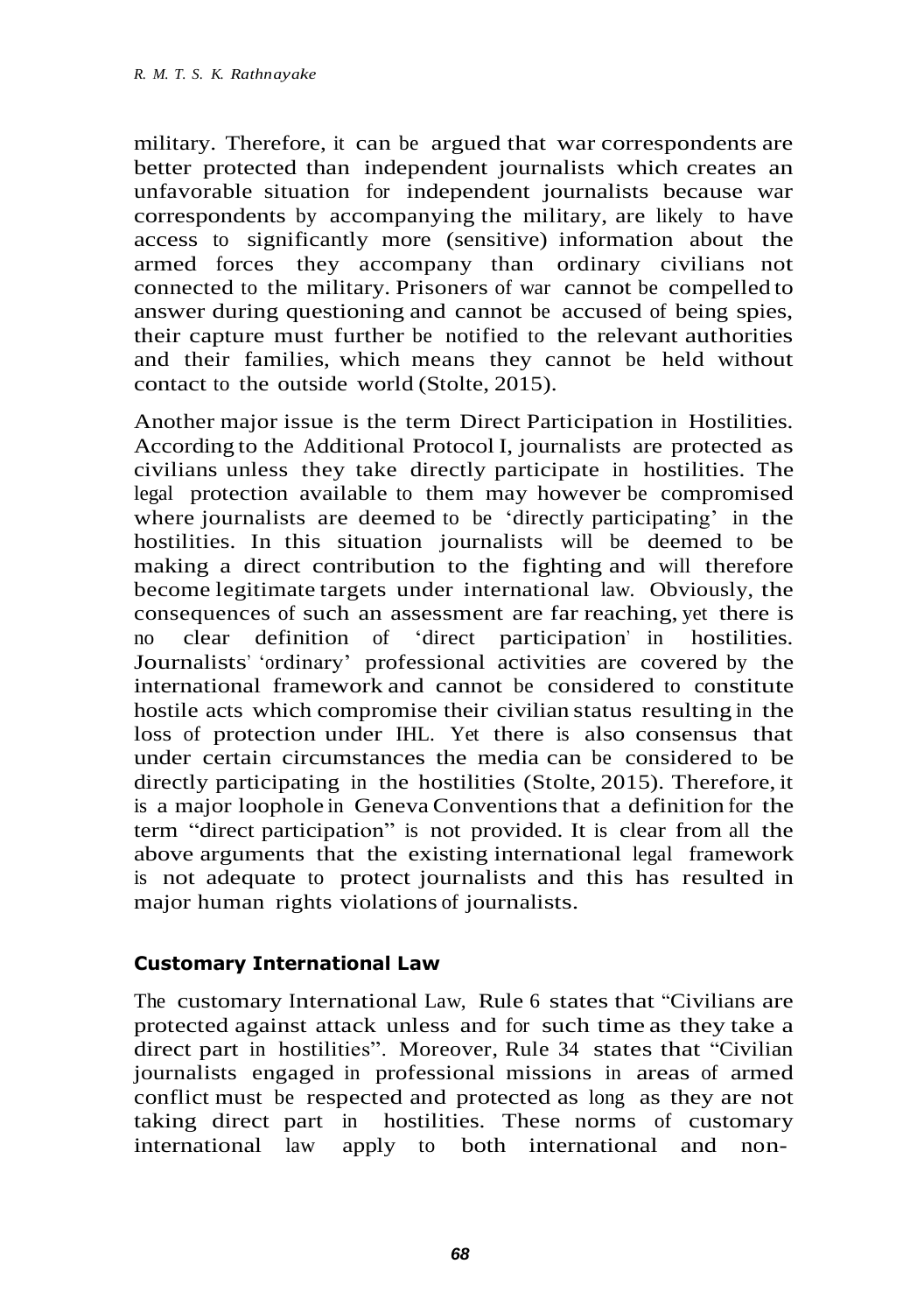international armed conflicts. Therefore, it can be identified that journalists in NIACs are also protected as civilians. However, it can be argued that the protection awarded to journalists under customary International Law is also based on the civilian protection and they have not been identified as a separate group having special status. It can be argued that equating journalists to 'ordinary' civilians, in terms of required protection under international law both ignores their function and their behaviorin conflict zones. As acknowledged by the commentary on Protocol I "The circumstances of armed conflict expose journalists exercising their profession in such a situation to dangers which often exceed the level of danger normally encountered by civilians (Gasser, 1987)." Journalists are more likely to run towards the fighting than away from it, they have generally no interest in being removed from the conflict and seek to access areas ordinary civilians will often have no interest in accessing. Furthermore, they are likely to collect large amounts of information, potentially from both sides of the conflict, which can be seen as suspicious behavior by local authorities and combatants (Stolte, 2015).

#### **United Nations Resolutions**

United Nations Security Council in its 7450th meeting adopted Resolution 2222 on the protection of media professionals in conflict zones on 27 May 2015. The Resolution stresses to promote and protect human rights, and the protection of civilians, including journalists, media professionals, and associated personnel including through monitoring and reporting on violations and abuses as well as providing support for national governments' efforts to promote and protect human rights, and in order to strengthen the fight against impunity for crimes committed against civilians, including journalists, media professionals, and associated personnel. However, it can be argued that as resolutions are considered as "soft law", their binding force upon states are low and not very effective in protecting journalists and the resolution on protection of media professionals in conflict zones is not binding upon states. Moreover, it can be argued that the Resolution is also of the view that categorizing journalists as civilians is sufficient.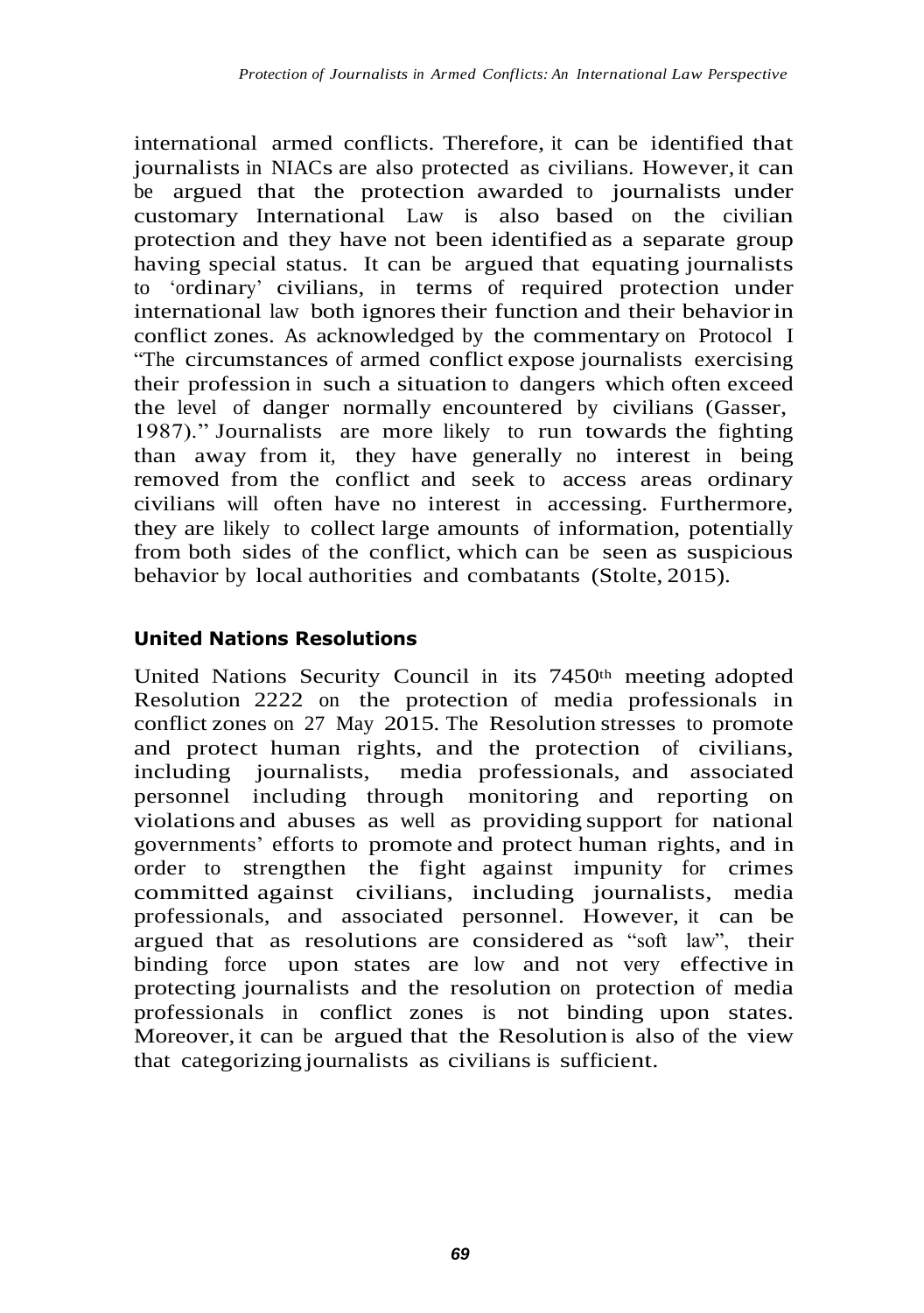### **Judicial Decisions**

It can be identified that certain judicial decisions have attempted to fill the gaps in existing laws. It is observed in the research that 'Direct participation' is not laid out clearly in the GCs and APs, but Yves Sandoz et al.'s Commentary on the APs defines it as 'acts of war which by their nature or purpose are likely to cause actual harm to the personnel and equipment of the enemy armed forces', which is reiterated by the ICRC's Interpretative Guidance on the Notion of Direct Participation in Hostilities and includes the taking up of arms, the attempts to capture, to injure or kill enemy forces or to purposefully destroy or damage enemy property and this was expanded it the Targeted Killings case. In the landmark Targeted Killings case, the Supreme Court of Israel concluded that also conduct amounting to, for instance, transporting combatants or weapons, servicing weapons and volunteering as human shields can amount to direct participation. It could be argued that such an expansion is progressive in a context where international law fails to give a proper definition as to what amounts direct participation of hostilities. Therefore, it can be argued that when journalists engage in one or more of the above acts then they can be considered as taking direct participation in hostilities. However, as journalists do not engage in these activities in their ordinary course of business and as they are engaged in war reporting work it can be argued that such a definition of direct participation is not effective.

# **Recommendations**

In the world,more than 90 percent of crimes against journalists are never prosecuted, are never punished.

Christophe Deloire, Head of Reporters without Borders

It is observed in the paper that protection given to journalists under International Humanitarian Law is inadequate. Also, when identifying the problems in existing legal framework it can be seen that although Article 79 of Additional Protocol states about protection of journalists, it has not provided a definition for them. Lack of a definition for "journalists" has also contributed to result in problems in identifying journalists from other groups of media active personnel. Although, IHL has made a distinction between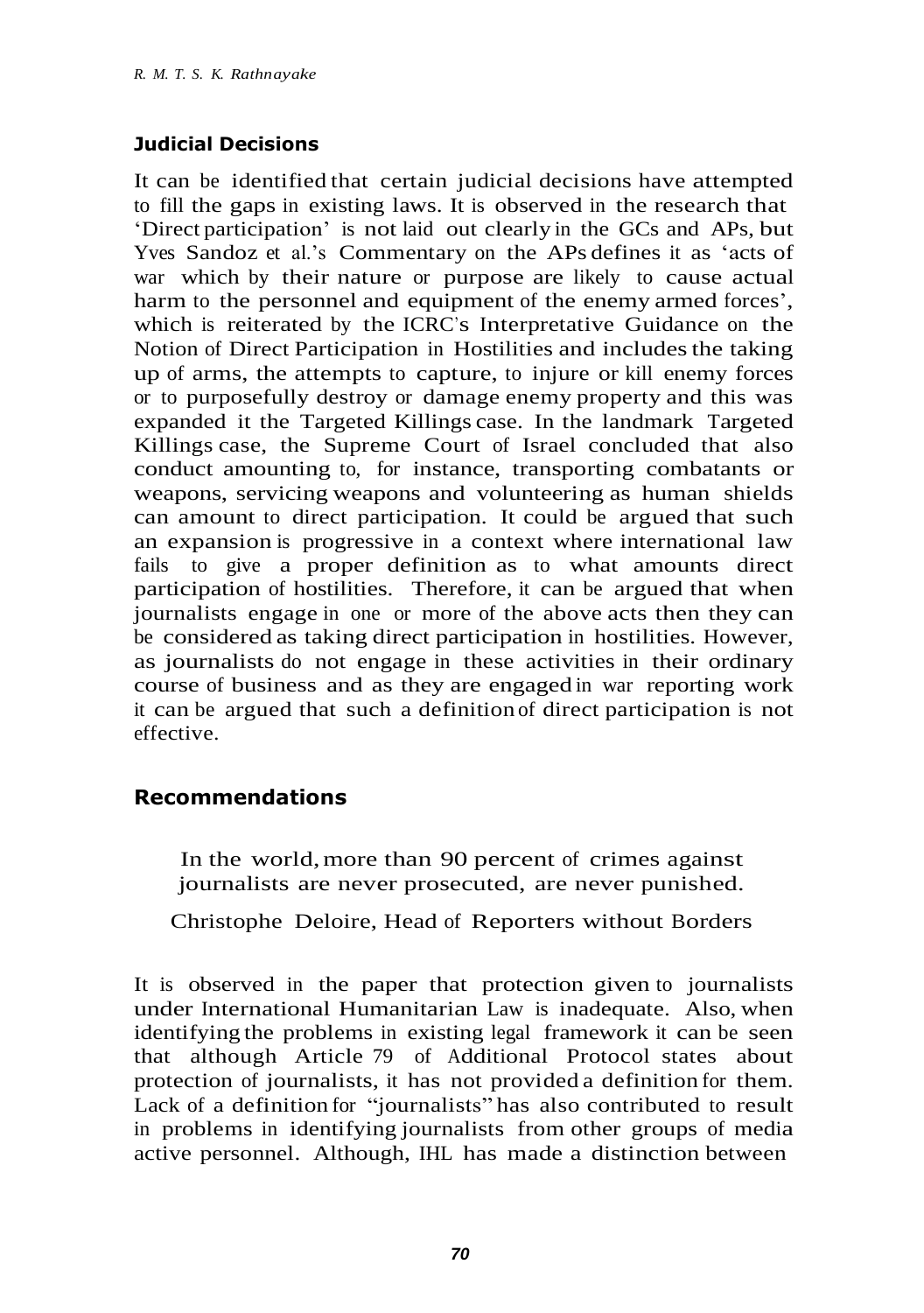war correspondents and independent journalists, no proper definition is provided. Rule 34 of customary international law states that "Civilian journalists are not to be confused with "war correspondents". The latter are journalists who accompany the armed forces of a State without being members thereof". It can be argued that such a simple distinction is not sufficient and a proper definition of journalists and types of journalists should be provided in a separate convention. The term Direct Participation in Hostilities (DPH) should be given a proper definition to decide what acts of journalist's amount to DPH. Moreover, it is recommended to protect journalists in IAC and NIAC equally.

It is recommended to introduce a separate legal status for journalists without characterizing them as civilians. Similar to the recognition given to Religious and Medical personnel in the GCs and APs, Journalists should also be given a separate status. IHL distinguishes between combatants and non-combatants. Noncombatants could be again divided to Civilians, Religious and Medical personnel. If journalists are recognized in a separate category, then journalists would also come under the noncombatants in a distinctive group. However, practically in a war zone it is difficult to identify a journalist and therefore, it is recommended to provide them a distinctive emblem to identify them.

Another recommendation is to impose punishments for violating rights of journalists. Geoffrey Robertson, who represented the Washington Post journalist Jonathan Randall at the International Criminal Tribunal for former Yugoslavia (ICTY) in 2003 argues that "deliberate murder of a journalist for reporting in a conflict zone should be a specific war crime. Of course, it is a crime to kill civilians, and journalists count as civilians. But they are not killed because they are civilians but because they are journalists" (The Prosecutor v. Radoslav Brdjanin & Momir Talic, 2002). Therefore, it could be argued that if killing is made a war crime under the Rome statute, it would reduce the attacks on journalists. However, as the number of state parties who have ratified the Rome statute is low, it is questionable whether the state parties would agree on such an inclusion. However, it could be argued that such an inclusion in the Rome statute would make everyone aware of the importance of journalists and the gravity of the violations of their rights.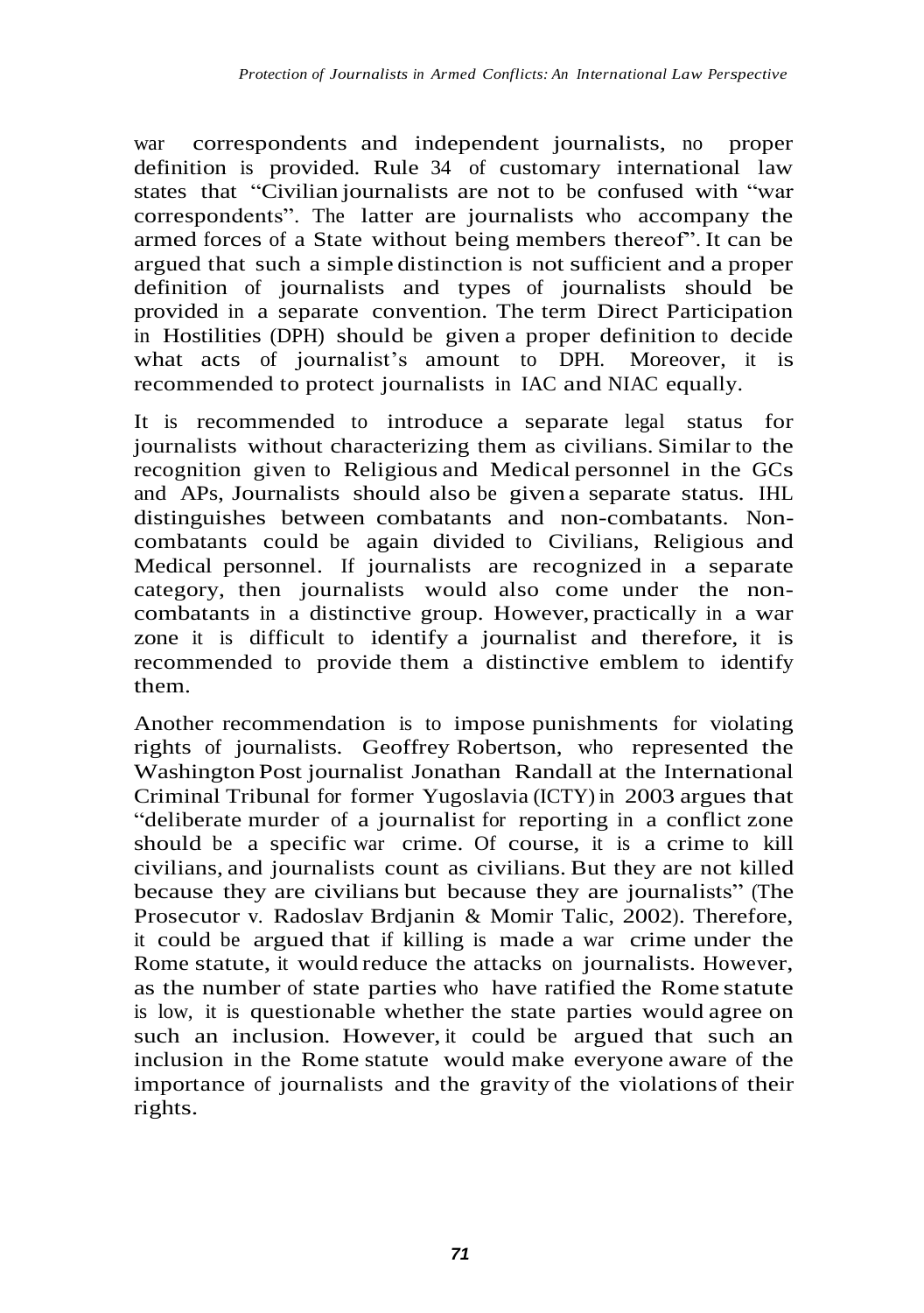# **Conclusions**

War reporting is inherently dangerous.Indeed, it could arguably be one of the most dangerous occupations in the world. Still, out of sense of professional duty, many journalists and media professionals make the courageous choice to go to conflict zones, so as to tell the world about the stories of armed conflicts and the human cost they entail (KANG, 2010)

Journalists remain highly vulnerable to serious violence in the course of their professional mission in reporting on armed conflict or other situations of disorder. Although they enjoy a range of protections as civiliansin armed conflict, and under international human rights law, attacks on journalists continue, and impunity for those who attack them often remains unaddressed. It is argued in the research that recognizing journalists as civilians and protecting them under civilians is not adequate given the inherently dangerous nature and importance of their job. The research recommends a separate status given to journalists. Also, making killing journalists a war crime would be a positive step in ensuring their rights.

#### **References**

- Kyung-wha Kang, Deputy High Commissioner for Human Rights at the panel discussion on the protection of journalists in armed conflict (14th session of the Human Rights Council, Geneva, 4 June 2010).
- Stolte, Y. (2015). The International Legal Framework for the Protection of Journalists in Conflict Zones: A Round Peg in a Square Hole? (Doctoral dissertation, The University of Edinburgh, United Kingdom) Retrieved from: [https://www.era.lib.ed.ac.uk/bitstream/handle/1842/10](https://www.era.lib.ed.ac.uk/bitstream/handle/1842/10597/Stolte2015.pdf?sequence=2&isAllowed=y) [597/Stolte2015.pdf?sequence=2&isAllowed=y](https://www.era.lib.ed.ac.uk/bitstream/handle/1842/10597/Stolte2015.pdf?sequence=2&isAllowed=y)

Saul, B. (2008). The International Protection of Journalists in Armed Conflict and Other Violent Situations. *Australian Journal of Human rights.*[http://www.austlii.edu.au/au/journals/AJHR/200](http://www.austlii.edu.au/au/journals/AJHR/2008/5.pdf) [8/5.pdf.](http://www.austlii.edu.au/au/journals/AJHR/2008/5.pdf)